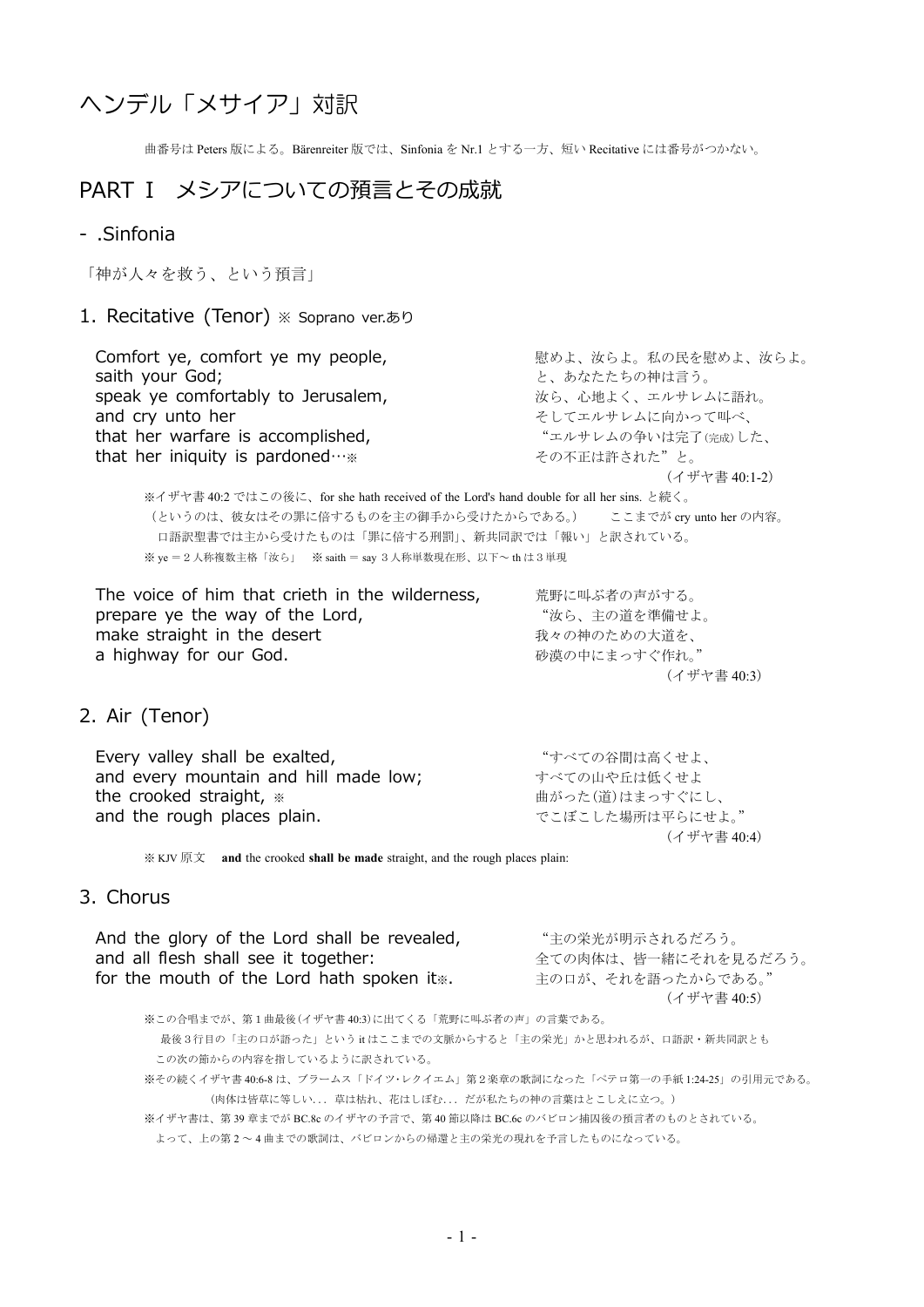「メシアが来て裁きが行われる、という預言」

4. Recitative (Bass)

Thus saith the Lord the Lord of Hosts: このように、主、万軍の主は言う。 Yet once a little while, and I will shake <br>
■ 間もなく、もう一度、私は揺り動かすだろう、 the heavens and the earth, アキング・デビ地とを、 the sea and the dry land;<br>
and I will shake all nations.<br>
<sub>and</sub> I will shake all nations. and the desire of all nations shall come. <br>
and the desire of all nations shall come.<br>  $\mathcal{L} \setminus \mathcal{L}$ 

私は全ての国民たちを揺り動かすだろう。

(ハガイ書 2:6-7)

※ハガイ書では 1 行目冒頭の Thus の前に For(と言うのは)がある。 ※ thus=雅語、このように 2 行目はハガイ書原文では Yet once**, it is** a little while, ※ yet=古語、なおその上。 yet once もう一度 ※この後、ハガイ書 2:7 は **and I will fill this house with glory,** saith the Lord of hosts.と続く。 (そして私はこの家=神殿を栄光で満たす、と万軍の主は言う。)

The Lord, whom ye seek オンチャング おもの あいおん あいおん あいおん なんこう しょうかい あいまん はんしゃく はんしゃ はんしゃ はんしゃ はんしゃ はんしゃ こうしゃ shall suddenly come to His temple, exercise 突然、彼の神殿にやって来るだろう。<br>
even the messenger of the covenant, <br>
また、汝らの喜びとする契約の使者も even the messenger of the covenant, who ye delight in; and the context of the context (やって来るだろう)。 Behold, he shall come, saith the Lord of Hosts. 見よ、彼が来る、と万軍の主は言う。 (マラキ書 3:1) ※マラキ書 3:1 は次のように始まり上の歌詞に続く。Behold, I will send my messenger, and he shall prepare the way before me: and ~ (見よ、私は使者を送る。彼は私の前に道を準備する。そして、)

### 5. Air (Alto)

But who may abide the day of His coming? しかし彼の来る日に、誰が耐え忍べるだろうか? and who shall stand when He appeareth?<br>For He is like a refiner's fire.<br>アいうのも、彼は精錬する者の火のようだから。

というのも、彼は精錬する者の火のようだから。 (マラキ書 3:2)

※ for he is like a refiner's fire, and like fullers' soap: というのも彼は精錬する者の火、洗う者の石けんのようだからだ。

#### 6. Chorus

And He shall purify the sons of Levi, アンチャングリックスタックスの子らを清める。 that they may offer unto the Lord<br>
an offering in righteousness.<br>  $\frac{1}{2}$   $\frac{1}{2}$   $\frac{1}{2}$   $\frac{1}{2}$   $\frac{1}{2}$   $\frac{1}{2}$   $\frac{1}{2}$   $\frac{1}{2}$   $\frac{1}{2}$   $\frac{1}{2}$   $\frac{1}{2}$   $\frac{1}{2}$   $\frac{1}{2}$   $\frac{1}{2}$   $\frac{1}{2}$   $\frac{$ 

捧げ物を捧げられるようにするためである。 (マラキ書 3:3)

※マラキ書 3:3 **And he shall sit as a refiner and purifier of silver:** and he shall purify the sons of Levi, **and purge them as gold and silver,** that they may offer unto the Lord an offering in righteousness.

彼は精錬者、銀を清める者として座り、レヴィの子らを清める。

そして金や銀のように汚れを取り除く。彼らが正しく、主に対して捧げ物を捧げられるようにするためである。

「メシアが人として現れる、という預言」

#### 7. Recitative (Alto)

Behold, a Virgin shall conceive, and bear a son, 現よ、乙女が身ごもって男の子を産む。 and shall call his name Emmanuel:<br>
God with us.<br>
God with us. 神は我々と共にある、という意味である。 (イザヤ書 7:14、マタイ福音書 1:23)

※イザヤ書 7:14

Therefore the Lord himself shall give you a sign; Behold, a virgin shall conceive, and bear a son, and shall call his name **Immanuel**. ※マタイ福音書 1:23

Behold, a virgin shall be with child, and shall bring forth a son, and they shall call his name **Emmanuel**, which being interpreted is, God with us.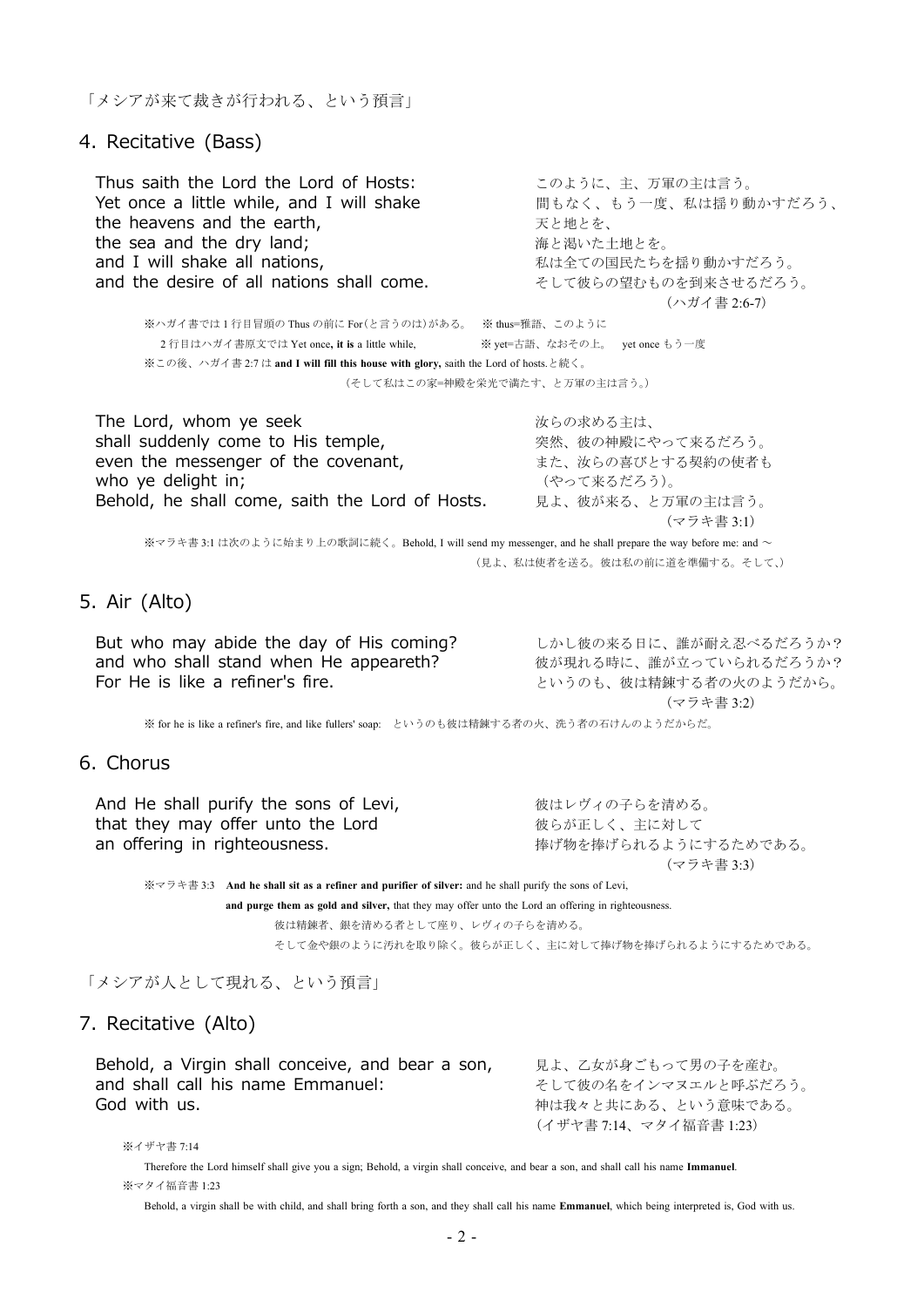## 8. Air (Alto)

O thou that tellest good tidings to Zion, おお、汝、シオンに良き知らせを語る者よ。 get thee up into the high mountain! インファイン あい山に登れ。 O thou that tellest good tidings to Jerusalem, おお、汝、エルサレムに良き知らせを語る者よ。 lift up thy voice with strength! オンパントリック カ強く汝の声を上げよ。 lift it up, be not afraid! 声を上げよ、怖れるな。 Say unto the cities of Judah:<br>Behold your God ! <br>アイザヤ書 40:9) Behold your God ! ろんじゃく はんしゃ おんじょう あいきょう あいきょう はんしょう はんしょう はんしょう はんしょう はんしょう はんしゃ はんしょう はんしょう はんしょう はんしょう

Arise, shine, for thy light is come, カンファンコンコンカーガンス 輝け、汝の光が来たのだ。 and the glory of the Lord is risen upon thee. 主の栄光が汝の上に昇ったのだ。

(イザヤ書 60:1)

※ thou =2人称単数主格、thy =同所有格、thee =同目的格

※イザヤ書 40:9

O Zion, that bringest good tidings, get thee up into the high mountain; O Jerusalem, that bringest good tidings, lift up thy voice with strength; lift it up, be not afraid; say unto the cities of Judah, Behold your God!

### 9. Chorus

| O thou that tellest good tidings to Zion,     | おお、汝、シオンに良き知らせを語る者よ。 |
|-----------------------------------------------|----------------------|
|                                               | (イザヤ書 40:9)          |
| Arise, shine, for thy light is come,          | 立ち上がれ、輝け、汝の光が来たのだ。   |
| and the glory of the Lord is risen upon thee. | 主の栄光が汝の上に昇ったのだ。      |
|                                               | (イザヤ書 60:1)          |

## 10. Recitative (Bass)

For behold, darkness shall cover the earth, というのは、見よ、闇が地を覆い and gross darkness the people: カランナン 大きな闇が人々を覆うだろう。 but the Lord shall arise upon thee, <br>レかし主は汝の上に昇り and His glory shall be seen upon thee. <br>
and His glory shall be seen upon thee.<br>  $\pm \sigma$ 栄光は汝の上に現れるだろう。 And the Gentiles shall come to thy light, アンチョンタタカる者たちは汝の光に向かって来、 and kings, to the brightness of thy rising. <br>
エたちも汝の出現の輝きに向かってくるだろう。

#### 11. Air (Bass)

The people that walked in darkness <br>■ 闇の中を歩いていた人々は have seen a great light: アイランド こうしゃ しゅうしょう 大いなる光を見た。 and they that dwell here are the control to the control そして、死の影の地に in the land of the shadow of death,<br>upon them hath the light shined. <br>コンピューター 自分たちの上に輝く光を得た。 upon them hath the light shined.

## 12. Chorus

For unto us a Child is born, https://www.assimus.com/www.assimus.com/www.assimus.com/www.assimus.com/ unto us a Son is given, https://www.fackbook.com/www.fackbook.com/www.fackbook.com/ and the government shall be upon His shoulder; 統治権が彼の肩にかかるだろう。 and His Name shall be called <br>
<sub>そして彼の名は呼ばれるだろう。</sub> Wonderful, Counsellor, アンチャングのエングのコントリック かいしょう かいきょう かいきょう かいしょう かいしょう かいしょう かいしょう おくべき、指導者、 The mighty God, The everlasting Father, アンチェンチング神、永遠の父 The Prince of Peace. **インタントリック こうしょう** エネックスティック 平和の君と。

(イザヤ書 60:1)

(イザヤ書 60:2-3)

(イザヤ書 9:2)

(イザヤ書 9:6)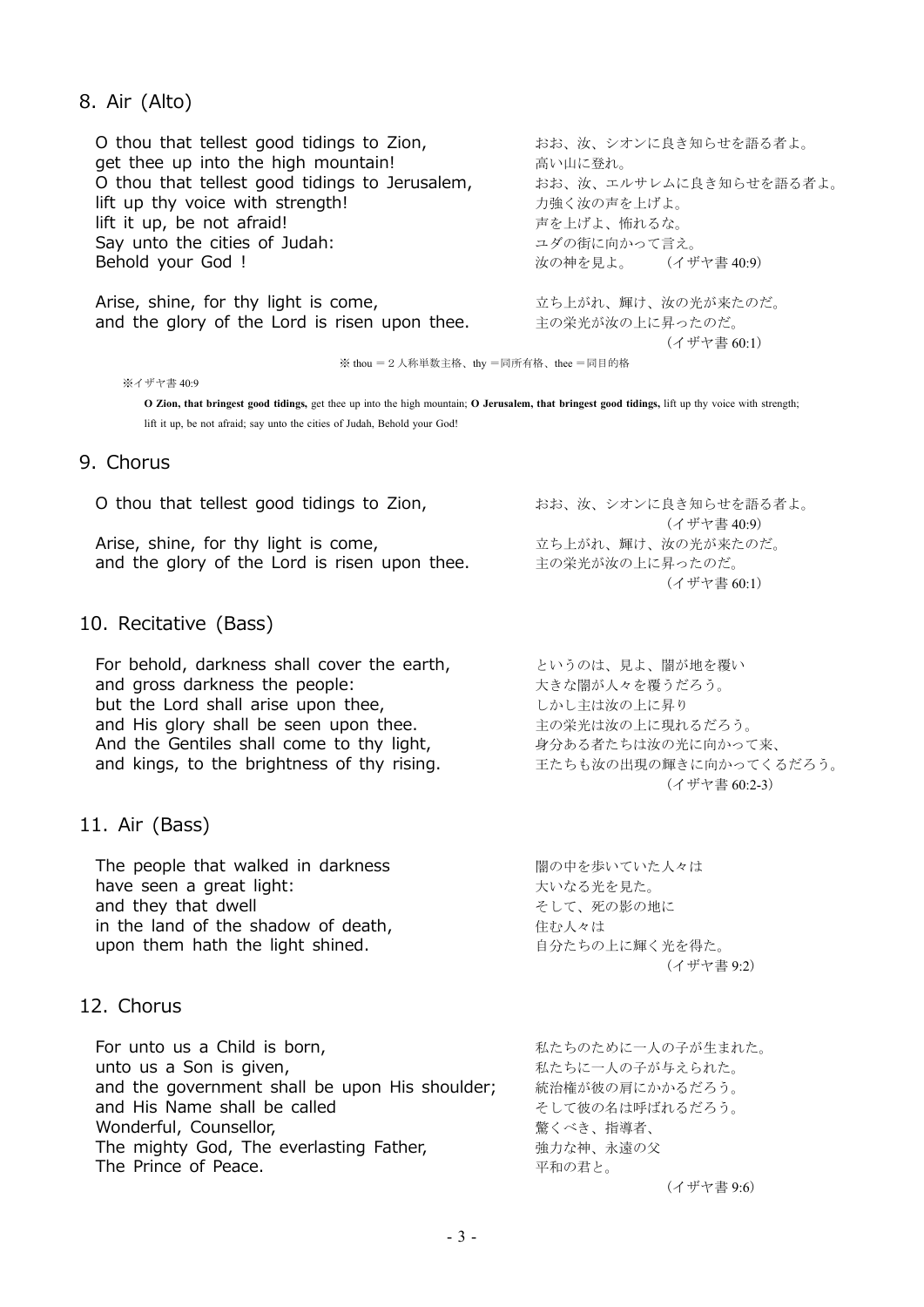## 13. Pifa (Pastoral Symphony) - Orchestra

#### 14. Recitative & Arioso (Soprano)  $\langle Re \rangle$

There were shepherds abiding in the field, キ飼い達がいた。 keeping watch over their flocks by night. 野宿しながら(羊の)群れを夜通し見守っていた。

(ルカ 2:8)

(ルカ 2:13)

※原文は、And there were in the same country shepherds abiding in the field,(その同じ地において、→ベツレヘムのこと)  $\langle \Delta x \rangle$ 

| And lo! the angel of the Lord came upon them,<br>and the glory of the Lord shone round about them,<br>and they were sore afraid. | すると見よ、主の使いが彼らの上に来た。<br>主の栄光が彼らの周囲を照らした。<br>羊飼いたちはひどく怖れた。 |
|----------------------------------------------------------------------------------------------------------------------------------|----------------------------------------------------------|
| ※ lo = look、 sore 古語「ひどく」                                                                                                        | $($ ルカ 2:9)                                              |
| $\langle Re \rangle$                                                                                                             |                                                          |
| And the angel said unto them,                                                                                                    | 天使は彼らに言った。                                               |
| Fear not: for behold,                                                                                                            | 恐れるな。見よ。                                                 |
| I bring you good tidings of great joy,                                                                                           | 私は汝らに大きな喜びの良い知らせをもたらす。                                   |
| which shall be to all people.                                                                                                    | それは全ての人々に対するものであろう。                                      |
| For unto you is born this day in the city of David,                                                                              | 汝らのために、今日、タヴィデの街において                                     |
| a Saviour, which is Christ the Lord.                                                                                             | 一人の救い主が生まれた。キリスト、主である。                                   |
|                                                                                                                                  | (ルカ 2:10 $\sim$ 11)                                      |
| $\langle Ar \rangle$                                                                                                             |                                                          |
| And suddenly there was with the angel                                                                                            | すると突然、天使とともに                                             |
| a multitude of the heavenly host                                                                                                 | 大勢の天軍が現れ、                                                |
| praising God, and saying:                                                                                                        | 神を称賛して言った。                                               |
|                                                                                                                                  |                                                          |

### 15. Chorus

| Glory to God in the highest,               | 高き所の神には栄光あれ。       |
|--------------------------------------------|--------------------|
| and peace on earth, good will towards men. | 地には平和あれ。人々には善意思あれ。 |
|                                            | (ルカ 2:14)          |

※この部分、ラテン語聖書ヴルガータでは Gloria in altissimis Deo, et in terra pax hominibus bonæ voluntatis. つまり Gloria 冒頭の歌詞である。 田川建三氏によるギリシア語聖書の直訳だと、後半は「地には平和。(主の)喜び給う人にあれ」となっている。 ここでルター訳ドイツ語聖書を見てみると、Ehre sei Gott in der Höhe und Friede auf Erden und den Menschen ein Wohlgefallen! 「高き所の神には栄誉あれ、地上には平和を、人々には満足・喜び・適意を。」Wohlgefallen は人のものではなく「主の」満足・喜び・適意 であり聖書関連では「主の是認」という訳もある。ただ、いずれにせよ、「天には栄光・地には平和・人には~」という文脈は、聖書の原文 とは異なっている。KJV 英訳聖書もこのルター訳の文脈を受け継いでいる。いや、それ以上にルター哲学をよりハッキリと反映している、と さえ言える。ルターはエラスムスの自由意志論に対抗して「奴隷意志論」を説いた。ルターによれば、人は神の力無くしては「善意思」すら 持つことができない。もし人が善意思を持ったとするならば、その人には既に神の力が働いている、というのである。(親鸞が、人が念仏を 唱えようという気持ちになったとすれば、既にその人に阿弥陀仏の力が働いたのだ、と言ったのとソックリな"絶対他力"の考え方である。) ちなみに聖書学の成果である RSV 英訳では「Glory to God in the highest, and on earth peace among men with whom he is pleased!」である。

「癒やしの司祭としてのメシア」

#### 16. Air (Soprano)

Rejoice greatly, O daughter of Zion! カントンに喜べ、おお、シオンの娘よ shout, O daughter of Jerusalem: アンチャング こうしゃ 叫べ、おお、エルサレムの娘よ behold, thy king cometh unto thee; カンファン 見よ、汝の王が汝のもとへやって来る。 He is the righteous Saviour, ※ 彼は正義の救い主、 and he shall speak peace unto the heathen. 彼は異教徒たちに平和を語るだろう。

(ゼカリア書 9:9 ~ 10)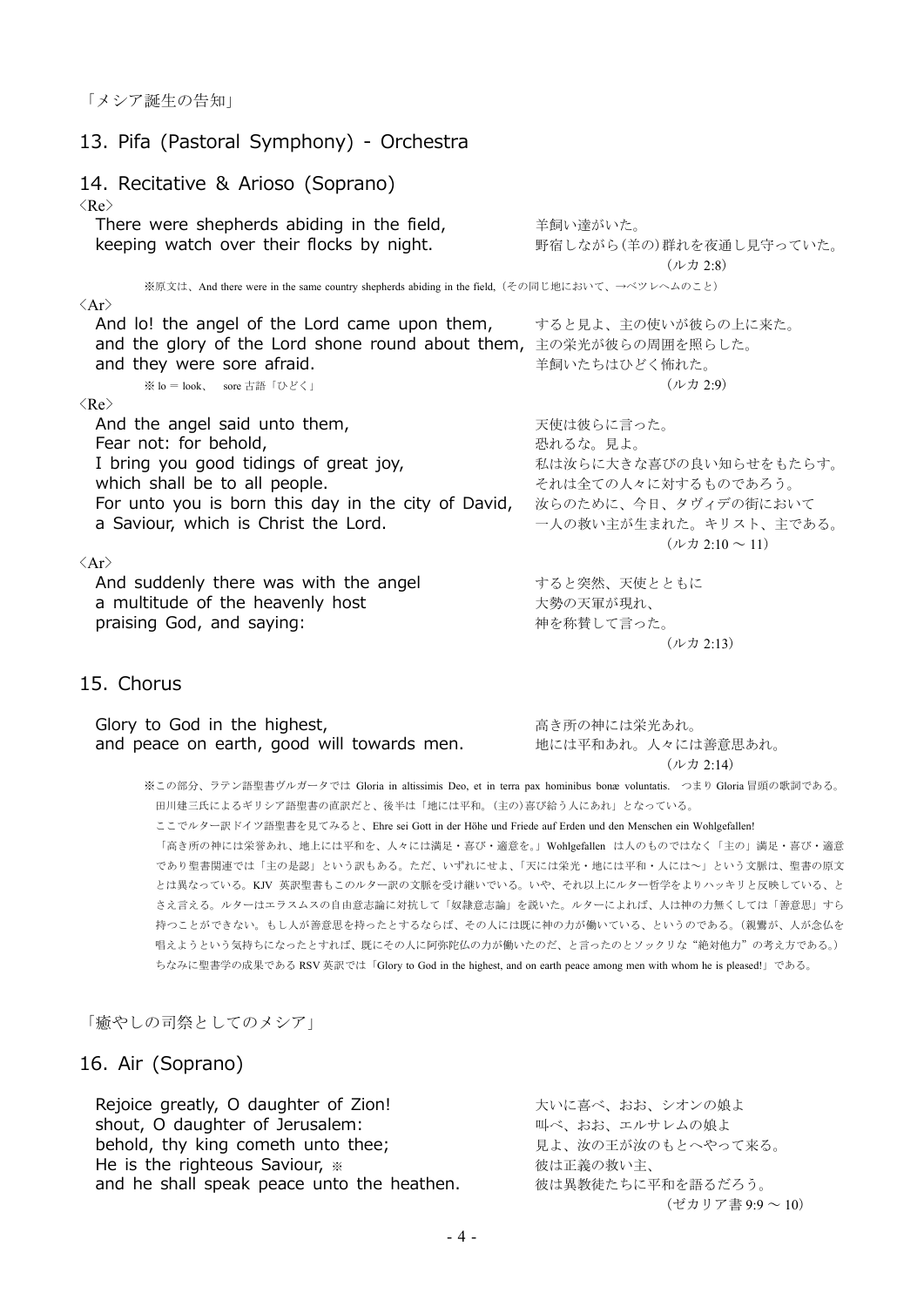※ゼカリア書 9:9 ではこの 1 行に対応する部分は「he is just, and having salvation(彼は正しく、救済を持って)」である。 歌詞では 9:9 のこの後の部分(彼は謙遜してロバに乗ってくる..)は省略され、最後の1行は 9:10 の中の1文である。 ※ゼカリア書 9:9-10

9 **Rejoice greatly, O daughter of Zion; shout, O daughter of Jerusalem: behold, thy King cometh unto thee:**

he is just, and having salvation; lowly, and riding upon an ass, and upon a colt the foal of an ass.

(彼は正義の人、救済を持って、謙遜してロバに乗ってくる。)

10 And I will cut off the chariot from Ephraim, and the horse from Jerusalem, and the battle bow shall be cut off: (私はエフライムから戦車を絶ち、エルサレムから軍馬を絶つ。戦いの弓は絶たれ、

**and he shall speak peace unto the heathen**: and his dominion shall be from sea even to sea, and from the river even to the ends of the earth. (彼は異教徒たちに平和を語るだろう。彼の支配は海から海へ、川から地の果てへと及ぶだろう。)

## 17. Recitative (Alto or Soprano)

| Then shall the eyes of the blind be opened,<br>and the ears of the deaf unstopped.<br>Then shall the lame man leap as an hart,<br>and the tongue of the dumb shall sing.                                                                          | その時、盲者の目は開かれ<br>聾者の耳は栓が抜かれるだろう。<br>足の不自由な人は雄鹿のように飛び跳ね<br>唖の人の舌は歌うだろう。<br>$($ イザヤ書 35:5 $\sim$ 6)                                                         |
|---------------------------------------------------------------------------------------------------------------------------------------------------------------------------------------------------------------------------------------------------|----------------------------------------------------------------------------------------------------------------------------------------------------------|
| 18. Duet (Alto & Soprano) or Air(Soprano)                                                                                                                                                                                                         | Nr.17 が Soprano の時は Soprano、Alt の時は Duet                                                                                                                 |
| $\langle A \rangle$<br>He shall feed His flock like a shepherd,<br>and He shall gather the lambs with His arm,<br>and carry them in His bosom,<br>and gently lead those that are with young.                                                      | 彼は羊飼いの如く彼の(羊の)群れに食物を与え、<br>その腕で子羊たちを集め<br>それらを胸に携えて行き<br>子を連れた羊を優しく導くだろう。<br>(イザヤ書 40:11)                                                                |
| $\langle S \rangle$<br>Come unto Him, all ye that labour,<br>ye that are heavy laden,<br>and He will give you rest.<br>Take His yoke upon you, and learn of Him,<br>for He is meek and lowly of heart,<br>and ye shall find rest unto your souls. | 彼のもとに来たれ、汝ら全ての苦しむ者たちよ、<br>汝ら重荷を負わされた者たちよ、<br>彼はあなた方に休息を与えて下さるだろう。<br>彼の軛を負い、彼に学べ。<br>彼は柔和で心から謙遜だから。<br>さすれば汝らは魂の休息を見つけるだろう。<br>$(\neg$ 9 1 11:28 ~ 29 *) |
|                                                                                                                                                                                                                                                   |                                                                                                                                                          |

## 19.Chorus

His yoke is easy, His burthen is light. <br>
こちらのからないのからである)。 (マタイ 11:30 ※) ※マタイ 11:28-30 原文 Come unto **me**, all ye that labour and are heavy laden, and **I** will give you rest.

> Take **my** yoke upon you, and learn of **me**; for **I am** meek and lowly **in** heart: and ye shall find rest unto your souls. For **my** yoke is easy, and **my** burden is light.

主語は I(イエス)。30 節が For で始まる。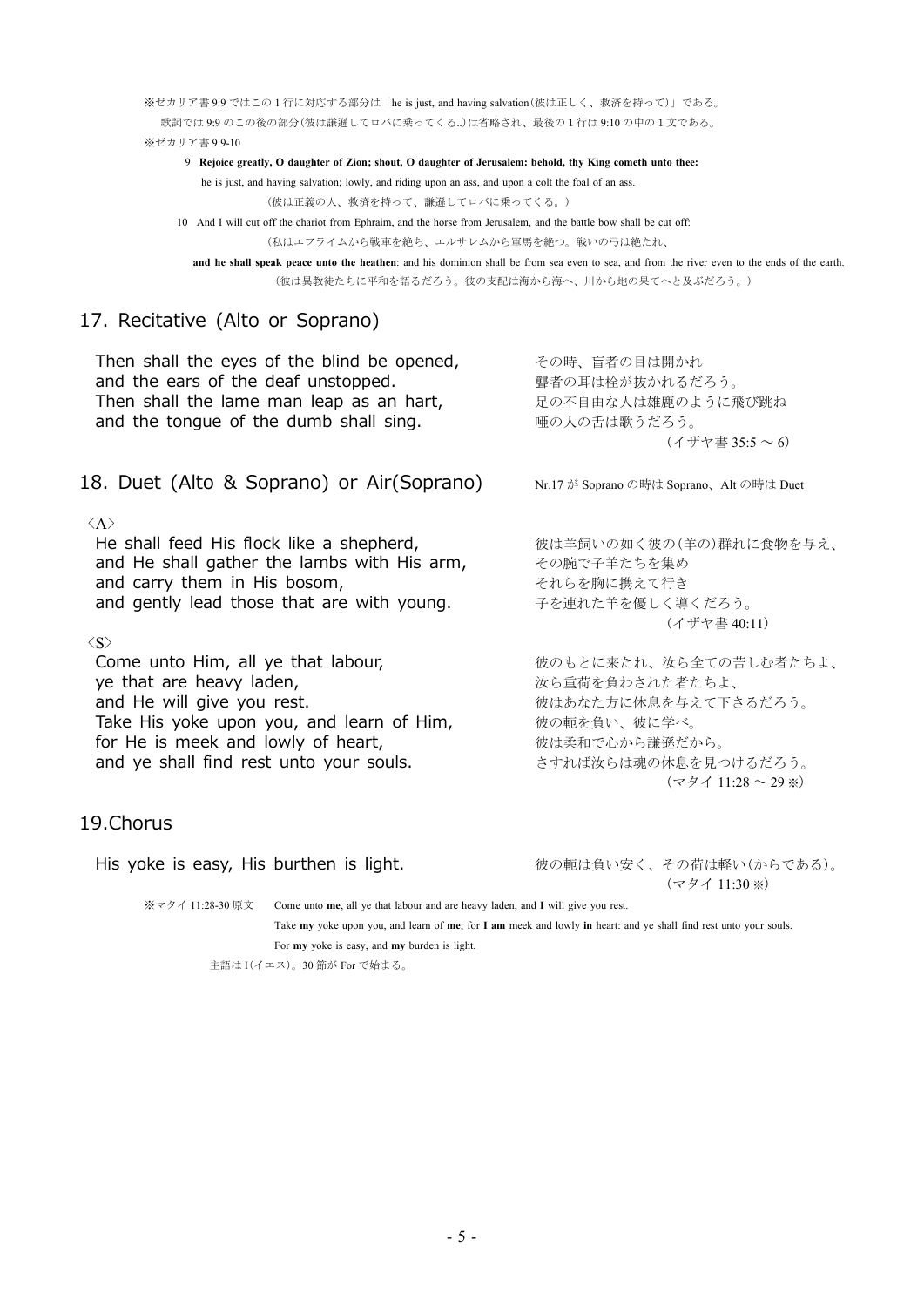## PARTⅡ 受難から勝利へ

「メシアの受難」

## 20. Chorus

Behold the Lamb of God, アイディアングリック 見よ、世の罪を取り除き給う that taketh away the sin of the world. **http://defaulteral.** 神の子羊を。

(ヨハネ 1:29)

※ヨハネ福音書ではバプテスマのヨハネがイエスを見て語った言葉として書かれている。

#### 21. Air (Alto)

He was despised and rejected of men: アンチャングセット 彼は人々から軽蔑され拒絶された、 a man of sorrows and acquainted with grief. 不幸の人、悲しみを知る者である。 (イザヤ 53:3) He gave His back to the smiters, the state of 彼は打つ者に背中をまかせ and His cheeks to them that plucked off the hair; 髭をむしり取る者には頬を向けてやった。 He hid not His face from shame and spitting. 彼は恥辱と唾棄から顔を隠さなかった。 (イザヤ 50:6)

※イザヤ書 50:6 ではこの 3 行の各文の主語が I(私)になっている。

#### 22. Chorus

Surely He hath borne our griefs, http://www.mail/text/eductoral/and/text/eductoral/setural/and/text/ and carried our sorrows. ※ スペンスコンスコンスティングの不幸を携えて行った。 He was wounded for our transgressions, which 彼は傷ついたのは、我々の罪のためであった。 He was bruised for our iniquities; アンチングの状態だれたのは、我々の不正のためであった。 the chastisement of our peace was upon Him. 我々の平和の(代償としての)懲罰が彼に負わされた。

(イザヤ 53:4 ~ 5)

※イザヤ書 53:4-5 原文

Surely he hath borne our griefs, and carried our sorrows: **yet we did esteem him stricken, smitten of God, and afflicted. But** he was wounded for our transgressions, he was bruised for our iniquities: the chastisement of our peace was upon him; and with his stripes we are healed. 歌詞の省略部分※の意味は「今までは、我々は見なしていた、彼は神に打たれ傷つけられて、苦しめられたのだ、と。しかし~」

#### 23. Chorus

And with His stripes we are healed. <br>
ーーーーーーーーーーーーーーーーーーーーーーーをはないますようなおかいた。

(イザヤ 53:5)

## 24. Chorus

All we like sheep have gone astray; オンランス 我らは皆、羊のように道に迷って、 we have turned every one to his own way; 各々、自分勝手な道に向かっていった。 and the Lord hath laid on Him the iniquity of us all. 然るに主は、我々皆の不正を、自分に負わせた。 (イザヤ 53:6)

#### 25. Arioso (Tenor)

All they that see Him laugh Him to scorn; 主を見た人々は皆、彼を笑い軽蔑した。 they shoot out their lips, and shake their heads, 被らは唇をとがらせて、頭を振って **saying: ファイン こうしょう こうしょう かいしょう かいしょう おおし 言った**。 (詩編 22:7)

※ KJV 原文 All they that see me laugh me to scorn: they shoot out the lip, they shake the head, saying, 最初の主語は I(主自身)。 →マタイ受難曲 Nr.58a (マタイ福音書 27:40)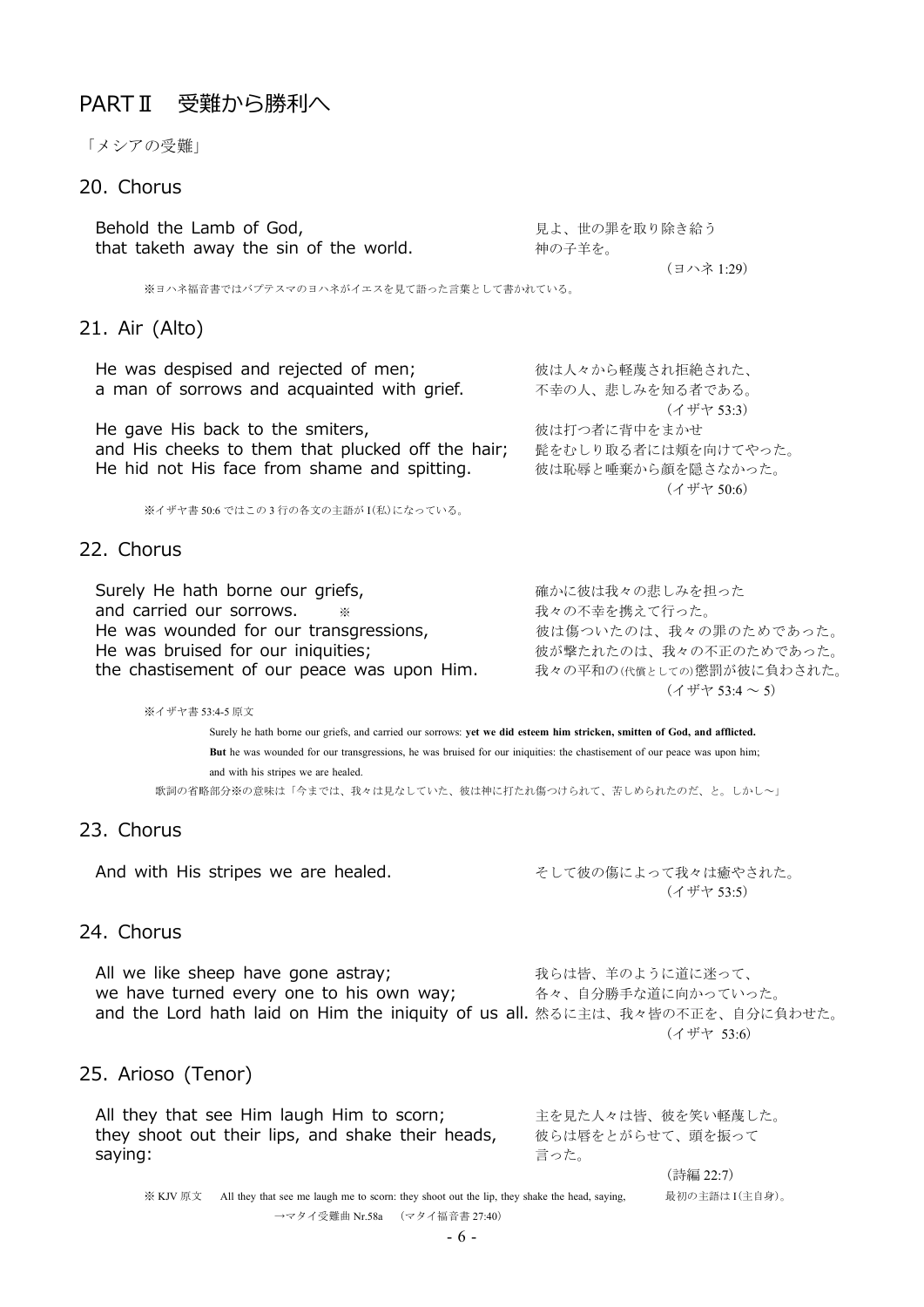## He trusted in God that he would deliver him; <br>let him deliver him, if he delight in him. <br>神に彼を救わせよ、もし神が彼を好いているなら。 let him deliver him, if he delight in him. (詩編 22:8) ※ KJV 原文 He trusted on the Lord that he would deliver him: let him deliver him, seeing he delighted in him. →マタイ受難曲 Nr.58d (マタイ福音書 27:43) 27. Recitative Accompagnato (Tenor) Thy rebuke hath broken His heart; カランス さんの批難は彼の心を砕いた。 He is full of heaviness. **http://www.fragmanager.org/setup**us.com/ He looked for some to have pity on Him, <br>エは自分を哀れんでくれる人を探したが、 but there was no man, 誰もいなかった。 neither found He any to comfort Him. みずおもある人も見つからなかった。 (詩編 69:20)

※ KJV 原文 Reproach hath broken my heart; and I am full of heaviness: and I looked for some to take pity, but there was none; and for comforters, but I found none. この文もダヴィデの一人称

## 28. Arioso (Tenor)

26. Chorus

| Behold, and see                              | 見よ、そして考えてみよ、       |
|----------------------------------------------|--------------------|
| if there be any sorrow like unto His sorrow. | 彼の悲哀のような悲哀があるかどうか。 |
|                                              | (エレミアの哀歌 1:12)     |

※ KJV 原文 Is it nothing to you, all ye that pass by? **behold, and see if there be any sorrow like unto my sorrow**, which is done unto me, wherewith the Lord hath afflicted me in the day of his fierce anger. 哀歌の作者が、「私の悲哀ほどの悲哀があるか、主が私を懲らしめるほどの痛みがあるか」と歌っている。

## 29. Recitative Accompagnato (Soprano)

| He was cut off out of the land of the living: | 彼はこの地の生命から断ち切られた。 |
|-----------------------------------------------|-------------------|
| for the transgression of Thy people           | 汝の民の罪によって、        |
| was He stricken.                              | 彼は打たれたのだ。         |
|                                               | (イザヤ書 53:8)       |

※ KJV 原文 He was taken from prison and from judgment: and who shall declare his generation? for he was cut off out of the land of the living: for the transgression of **my** people was he stricken. 彼は捕らえられ裁きを受けた。誰が彼の世代の人々に明示しただろうか?

彼がこの地の生命から断ち切られた理由を。私の民の罪によって、彼は打たれたのだ。

## 30. Air (Soprano)

But Thou didst not leave His soul in hell, <br>レかしあなたは彼の魂を地獄に捨て置かず nor didst Thou suffer インファイン おおや おおおたの聖なるものをして Thy Holy One to see corruption. <br>
■ 魔敗を見させておくこともしない。 ※ suffer(まかせる、黙って~させておく) (詩篇 16:10) ※ KJV 原文 For thou wilt not leave my soul in hell; neither wilt thou suffer thine Holy One to see corruption. あなたは私の魂を地獄に捨て置くことはなく、またあなたの聖なるものに腐敗を見させることもない。

「昇天」

#### 31. Chorus

 $\langle S_{\rm A} \rangle$ 

| Lift up your heads, O ye gates,          | 頭をあげよ、おお、汝ら、門よ。  |
|------------------------------------------|------------------|
| and be ye lift up, ye everlasting doors, | あげられよ、汝ら、永遠の門扉よ。 |
| and the King of glory shall come in.     | 栄光の王が入ってこられるだろう。 |
|                                          | (詩篇 24:7)        |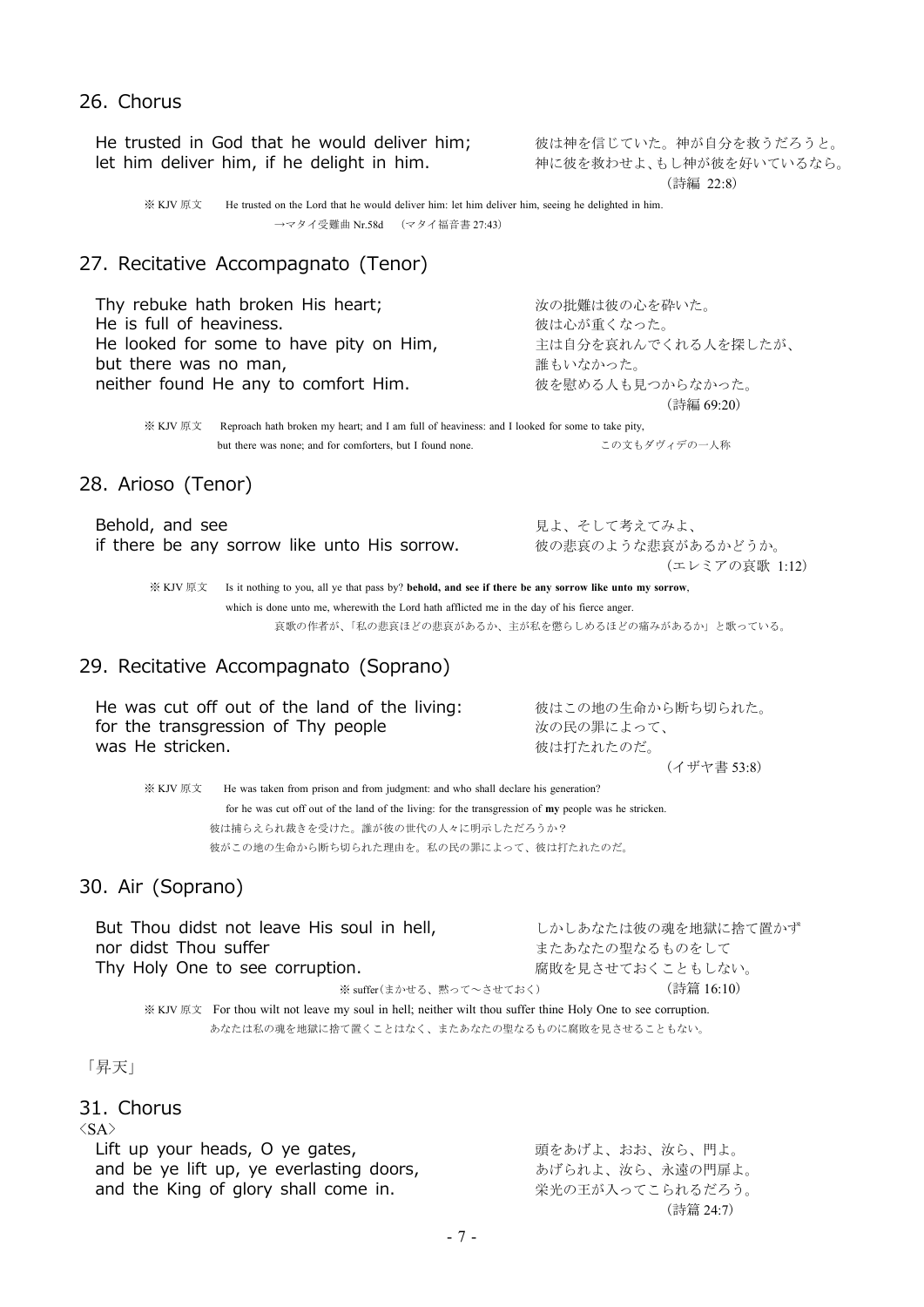| $\langle TB \rangle$                                                                                                                                                              |                                                                   |
|-----------------------------------------------------------------------------------------------------------------------------------------------------------------------------------|-------------------------------------------------------------------|
| Who is this King of glory?                                                                                                                                                        | 栄光の王とは誰か?                                                         |
| $\langle$ SA $\rangle$<br>The Lord strong and mighty,                                                                                                                             | 強くて権力のある主、                                                        |
| the Lord mighty in battle.                                                                                                                                                        | 戦いに強い主である。                                                        |
|                                                                                                                                                                                   | (詩篇 24:8)                                                         |
| $\langle$ Tutti $\rangle$                                                                                                                                                         |                                                                   |
| The Lord of hosts, He is the King of glory.                                                                                                                                       | 万軍の主、彼は栄光の王である。                                                   |
| ※ KJV 詩篇 24:9-10<br>Lift up your heads, O ye gates; even lift them up, ye everlasting doors; and the King of glory shall come in.                                                 | (詩篇 24:10)                                                        |
| Who is this King of glory? The Lord of hosts, he is the King of glory. Selah.                                                                                                     |                                                                   |
| 「聖霊降臨、言葉による贈り物、福音が世界に告げられる」                                                                                                                                                       |                                                                   |
| 32. Recitative (Tenor)                                                                                                                                                            |                                                                   |
| Unto which of the angels said He at any time,<br>Thou art my Son, this day have I begotten Thee?                                                                                  | 神は御使たちの誰かに、言ったことがあるか?<br>「汝は私の子。今日、私は汝を生んだ。」と。<br>(ヘブライ人への手紙 1:5) |
| ※ KJV 原文 For unto which of the angels said he at any time, Thou art my Son, this day have I begotten thee?                                                                        |                                                                   |
| And again, I will be to him a Father, and he shall be to me a Son?(さらにまた、「私は彼の父となり、彼は私の子となるであろう」と。)                                                                               |                                                                   |
| 33. Chorus                                                                                                                                                                        |                                                                   |
| Let all the angels of god worship Him.                                                                                                                                            | 全ての神の御使たちに、彼を拝せしめよ。<br>(ヘブライ人への手紙1:6)                             |
| ※ KJV 原文 And again, when he bringeth in the firstbegotten into the world, he saith, And let all the angels of God worship him.                                                    |                                                                   |
| さらにまた、神は、その長子を世界に導き入れるに当って言われた。「~」と。                                                                                                                                              |                                                                   |
| 34. Air (Bass)                                                                                                                                                                    |                                                                   |
| Thou art gone up on high,                                                                                                                                                         | 汝は高き所に昇った、                                                        |
| Thou hast led captivity captive,                                                                                                                                                  | 汝は捕らわれた虜を率いて。                                                     |
| and received gifts for men;                                                                                                                                                       | 人々のための贈り物を、                                                       |
| yea, even for Thine enemies,                                                                                                                                                      | なおその上、汝の敵のための(贈り物)さえ受けた。                                          |
| that the Lord God might dwell among them.                                                                                                                                         | それは、主なる神が彼らの内に住むためである。<br>(詩編 68:18)                              |
| ※ KJV 原文 Thou hast ascended on high, thou hast led captivity captive: thou hast received gifts for men; yea,                                                                      |                                                                   |
| for the rebellious also, that the Lord God might dwell among them.                                                                                                                |                                                                   |
| 上の4行目に相当する部分が「背いた者のための(贈り物)もまた」となっている。                                                                                                                                            |                                                                   |
| この節は何を言っているのかよくわからない。そこでKJV のネタ本たるルター訳を見てみると、ほぼ同じ意味の訳になっている。                                                                                                                      |                                                                   |
| Du bist in die Höhe gefahren und hast das Gefängnis gefangen; du hast Gaben empfangen für die Menschen,<br>auch die Abtrünnigen, daß Gott der Herr dennoch daselbst bleiben wird. |                                                                   |
| 一方、上記の下線部は、RSV 英訳では「receiving gifts among men, even among the rebellious」と、for ではなく among になっている。                                                                                 |                                                                   |
| つまり「人々の内で、さらに背く者の内でも贈り物を受けた」というのが、本来の聖書の訳だ。                                                                                                                                       |                                                                   |
| それならばその後の「神がその内に住むためである」にスムーズにつながる。                                                                                                                                               |                                                                   |
| この誤訳もまたルターに責任がありそうだ。「高き所に昇って人々のための贈り物を受けた」だと、神の恩寵を表す良い詩になるからか?                                                                                                                    |                                                                   |
| 35. Chorus                                                                                                                                                                        |                                                                   |
| The Lord gave the word:                                                                                                                                                           | 主は言葉を与えた。                                                         |
| Great was the company of the preachers.                                                                                                                                           | 伝道者たちの群れは大きかった。                                                   |
|                                                                                                                                                                                   | (詩編 68:11)                                                        |

※ KJV 原文 The Lord gave the word: great was the company of **those that published it**. (主の言葉を発表する者たちの群れ)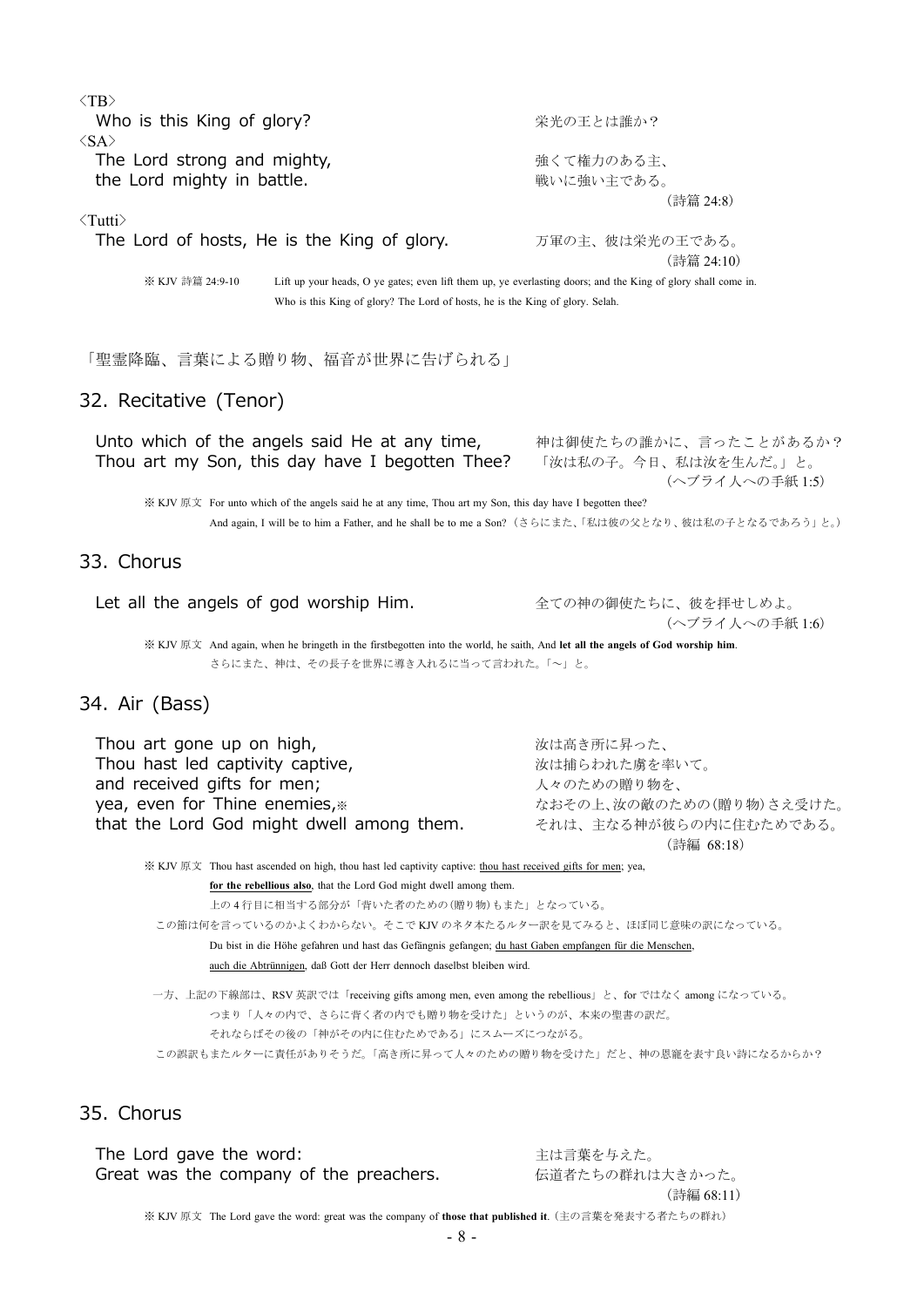#### 36. Air (Soprano)

How beautiful are the feet of them インクリング 何と美しいことでしょう、 that preach the gospel of peace, アイトリック 平和の福音を宣べ伝える者の足は、 and bring glad tidings of good things. まき事々の嬉しい知らせをもたらす者の足は。 (ローマ人への手紙 10:15) ※ KJV 原文 And how shall they preach, except they be sent? (派遣されずしてどのように伝道しようか。) as it is written. How beautiful are  $\sim$  (~と書かれている通りである) ※この後、次の合唱まで「ローマ書 10:16-18」は次のように話が続く。 しかし、すべての人が福音に聞き従ったのではない。イザヤは、「主よ、だれがわたしたちから聞いたことを信じましたか」と言っている。 したがって、信仰は聞くことによるのであり、聞くことはキリストの言葉から来るのである。しかしわたしは言う、 彼らには聞こえなかったのであろうか。否、むしろ「その声は全地にひびきわたり、その言葉は世界のはてにまで及んだ」。 37. Chorus Their sound is gone out into all lands, アンチングの声は全ての地に響き渡り and their words unto the ends of the world. その言葉は世界の果てまで及んだ。 (ローマ人への手紙 10:18) 「世界はキリスト教を学び取る」 38. Air (Bass) Why do the nations so furiously rage together? なぜ諸国民は互いにそうも互いに激怒するのか? and why do the people imagine a vain thing? <br>
and why do the people imagine a vain thing? <br>
<br>  $\frac{d}{dt} \frac{d}{dt} \frac{d}{dt} \frac{d}{dt} \frac{d}{dt} \frac{d}{dt} \frac{d}{dt} \frac{d}{dt} \frac{d}{dt} \frac{d}{dt} \frac{d}{dt} \frac{d}{dt} \frac{d}{dt} \frac{d}{dt} \frac{d}{dt} \frac{d}{dt} \frac{d}{dt} \frac{d}{dt$ The kings of the earth rise up, アンチョンコントランス 地上の王たちは立ち上がり、 and the rulers take counsel together <br>
コンテンステンステンステンストンに相談し、 against the Lord and against His anointed. 主に、そして主が聖別した者に逆らった。 (詩編 2:1-2) ※ KJV 原文 Why do the heathen rage, and the people imagine a vain thing? なぜ**異教徒たち**は激怒し、人々は空しい想像をするのか? The kings of the earth set themselves, and the rulers take counsel together, against the Lord, and against his anointed, **saying,** 地上の王たちは準備し、君主たちは互いに相談して、主と、主が聖別した者に逆らって、言う。→次節 39. Chorus Let us break their bonds asunder, http://www.wasabander.com/wasabander.com/wasabander.com/wasabander and cast away their yokes from us. みずみなどのくびきを投げ捨てよう。 (詩編 2:3) ※ KJV 原文 Let us break their **bands** asunder, and cast away their **cords** from us. 「主が天国の敵を討つ キリスト教の永遠の勝利」 40. Recitative (Tenor)

He that dwelleth in heaven **アイランス かんしょう まき**に住む神は shall laugh them to scorn; https://www.facebook.com/www.facebook.com/www.facebook.com/www.facebook.com/www.facebook.com/ the Lord shall have them in derision. 主は彼らを嘲るだろう。 (詩編 2:4)

※ KJV 原文 He that **sitteth** in the heavens shall laugh: the Lord shall have them in derision. (天に座する神は) ※この後、詩編 2:5-8 は次のように続く

そして主は憤りをもって彼らに語り、激しい怒りをもって彼らを恐れ惑わせて言われる、「私はわが王を聖なる山シオンに立てた」 と。私は主の詔をのべよう。主は私に言われた、「お前は私の子だ。今日、私はお前を生んだ。私に求めよ、私は諸々の国を嗣業 として汝に与え、地の果てまでも汝の所有として与える。~」と。

→この主の言葉の締めの部分が次の 2:9 である。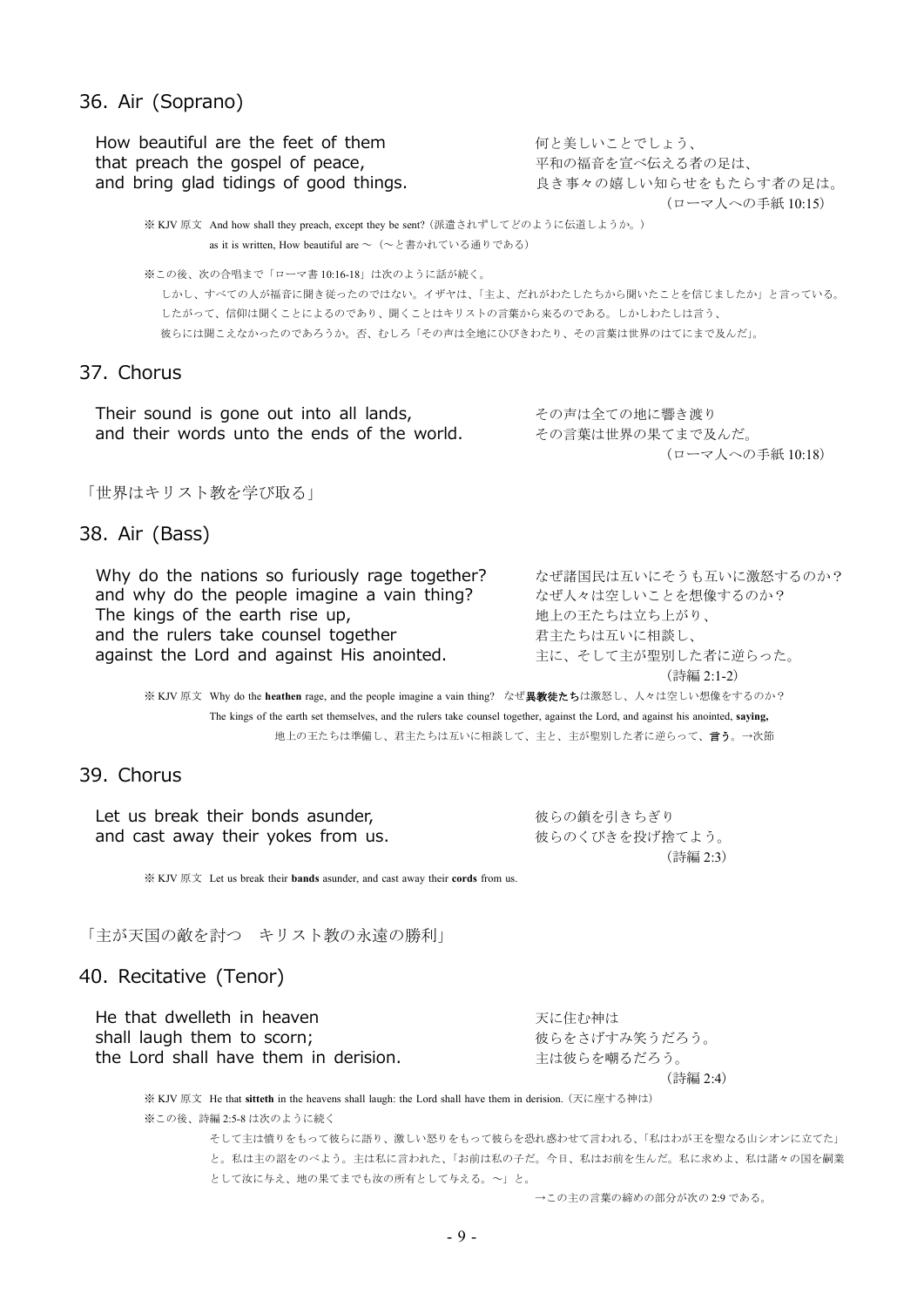### 41. Air (Tenor)

| Thou shalt break them with a rod of iron;<br>Thou shalt dash them in pieces<br>like a potter's vessel. | お前は鉄の杖をもって彼らを打ち破るだろう。<br>お前は彼らを粉々に打ち砕くだろう、<br>陶工の(作った陶器の)器のように。<br>(詩編 2:9) |
|--------------------------------------------------------------------------------------------------------|-----------------------------------------------------------------------------|
|                                                                                                        |                                                                             |
| 42. Chorus                                                                                             |                                                                             |
| Hallelujah!                                                                                            | ハレルヤ!                                                                       |
| for the Lord God Omnipotent reigneth.                                                                  | 全能の主なる神が君臨される。                                                              |
|                                                                                                        | (ヨハネの黙示録 19:6)                                                              |
| The Kingdom of this world is become                                                                    | この世の王国は                                                                     |
| The Kingdom of our Lord and of His Christ;                                                             | 我らが主とそのキリストの王国となった。                                                         |
| and He shall reign for ever and ever                                                                   | そして彼は永遠に支配するであろう。                                                           |
|                                                                                                        | (ヨハネの黙示録 11:15)                                                             |
| King of Kings, and Lord of Lords.                                                                      | 諸王の王、諸君主の君主。                                                                |
|                                                                                                        | (ヨハネの黙示録 19:16)                                                             |

※ KJV 原文 11:15 And the seventh angel sounded; and there were great voices in heaven, saying, The **kingdoms** of this world **are** become the **kingdoms** of our Lord, and of his Christ; and he shall reign for ever and ever.

kingdoms と複数になっている。

# PARTⅢ キリスト復活の奥義と讃美

「自分の復活と救済についての信仰」

## 43. Air (Soprano)

I know that my Redeemer liveth, http://www.markital.com/www.markital.com/www.markital.com/www.markital.com/ and that He shall stand<br>at the latter day upon the earth.<br>
<sub>地の上に立たれるだろう。</sub> at the latter day upon the earth. And though worms destroy this body, そして、ウジ虫が私の身体を破壊しても yet in my flesh shall I see God. <br>
and the state of the state of the state of the state of the state of the state of the state of the state of t (ヨブ記 19:25-26) For now is Christ risen from the dead というのも、今や、キリストは死から蘇ったのだ、 the first fruits of them that sleep. <br>
■ 眠れる者の初穂として。 (コリント人への第一の手紙 15:20) ※ヨブ記 19:26 KJV 原文 And though **after my skin** worms destroy this body,(私の皮膚虫が私の身体を破壊した後も)

※第一コリント 15:20 KJV 原文冒頭は For ではなく But になっている。

## 46. Chorus

| Since by man came death,                       | 死が一人の人によって来たので          |
|------------------------------------------------|-------------------------|
| by man came also the resurrection of the dead; | 死者の復活もまた一人の人によって来たのだ。   |
| For as in Adam all die,                        | というのも、アダムにあって全てが死ぬように   |
| even so in Christ shall all be made alive.     | キリストにあって全てが生かされるのである。   |
|                                                | (コリント人への第一の手紙 15:21-22) |

※第一コリント 15:21 KJV 原文には、22 節の冒頭と同じく For がある。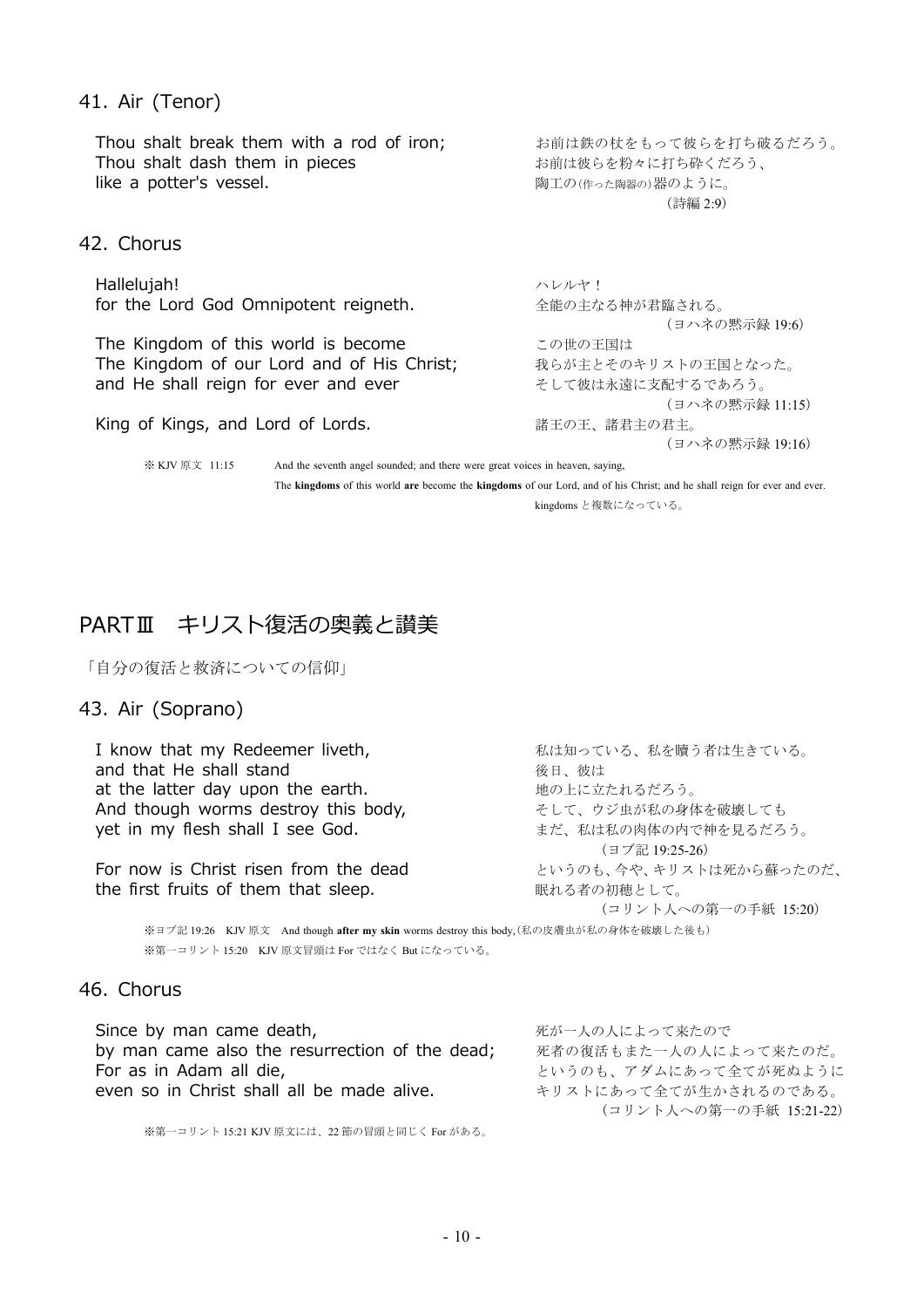## 47. Recitative Accompagnato (Bass)

Behold, I tell you a mystery; <br>
■ 見よ、私はあなたに奥義を語る。 we shall not all sleep, https://www.wellingthe.com/ 我々は皆、眠るのではない。 but we shall all be changed in a moment, 我々は皆、変えられるのだ。一時に、 in the twinkling of an eye, at the last trumpet. 一瞬きの間に、最後のラッパの時に。

(コリント人への第一の手紙 15:51-52)

※ KJV 原文では、Behold, I **shew** you a mystery(私は奥義を示そう)。また最後の trumpet は trump。

#### 48. Air (Bass)

The trumpet shall sound カントリング こうしょうしょう ラッパが鳴ると and the dead shall be raised incorruptible; アオオはあるない者として立ち上がり、 and we shall be changed. <br>
and we shall be changed. For this corruptible must put on incorruption; というのは、必ず、この朽ちる者は不朽を着、 and this mortal must put on immortality. <br>
この死ぬ者は不死を着るに違いないからである。

※ KJV 原文では、for the trumpet shall sound, と最初に for がある。

「死と罪の取り除き 終末の日の裁きにおける代弁者としてのメシア」

#### 49. Recitative (Alto)

Then shall be brought to pass <br>
<sub>その時※、成し遂げられるだろう、</sub> the saying that is written, https://www.mail.com/mail.com/mail.com/mail/absoluter/absoluter/absoluter/absolute Death is swallowed up in victory. <br>
<sub>「死は勝利に飲み込まれた。※</sub>

(コリント人への第一の手紙 15:54-55)

(コリント人への第一の手紙 15:52-53)

※ KJV 原文では、「この朽ちる者が不朽を着、この死ぬ者が不死を着る、その時」

So when this corruptible shall have put on incorruption, and this mortal shall have put on immortality, then  $\sim$ ※「書かれた言葉」の内容は、次の二重唱の歌詞に続く。

#### 50. Duet (Alto & Tenor)

O death, where is thy sting? <br>
and the state of the state is thy sting? O grave, where is thy victory? <br>
and the state of this state is thy victory? The sting of death is sin, https://www.mail.com/www.mail.com/www.mail.com/www.mail.com/www.mail.com/ and the strength of sin is the law. <br>
■ アンチング またの強さは律法である。

(コリント人への第一の手紙 15:55-56)

※最初2行(15:55)の KJV の翻訳はギリシア語聖書原典に忠実でない。ギリシア語に忠実な英訳 RSV は次の通り。 「O death, where is thy victory? O death, where is thy sting?」(死よ、お前の勝利はどこに? 死よ、お前のとげはどこに?) KJV はルター訳の重訳になっている。 ルターはこの部分を、前節から続く「書かれた言葉」=旧約聖書「ホセア書」に引きずられ、 「死よ、お前のとげはどこに? 地獄よ、お前の勝利はどこに?」と訳した。KJV は「地獄」を「墓」と微修正しただけである。 ※この第一コリント 15:51-52, 54-55 の部分は、ブラームス「ドイツ・レクイエム」第6楽章の歌詞にもなっている。 上記のルターによる原典を改竄した誤訳については、「ドイツ・レクイエム」の拙訳・解説 PDF(下記 URL)を作成した際、 田川建三氏からご教示を受けた。 http://classic.music.coocan.jp/pdf/deutsreq-txt.pdf

51. Chorus

But thanks be to God, https://www.facebook.com/bibliography.com/bibliography.com/ who giveth us the victory http://www.marking.com/web/arking-terms.com/web/arkingthrough our Lord Jesus Christ. まちが主イエス・キリストを通じて。

(コリント人への第一の手紙 15:57)